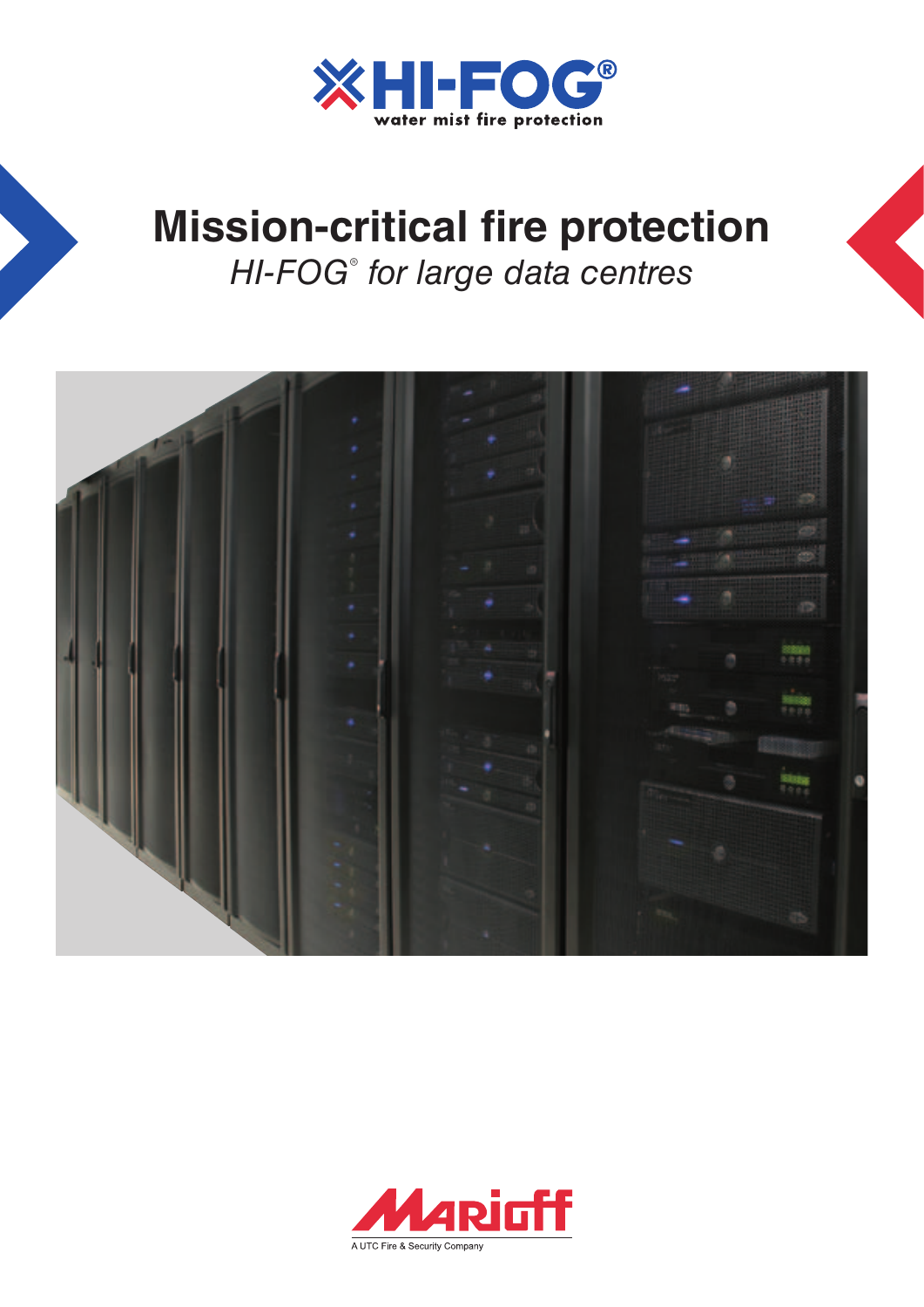## **Modern fire protection**

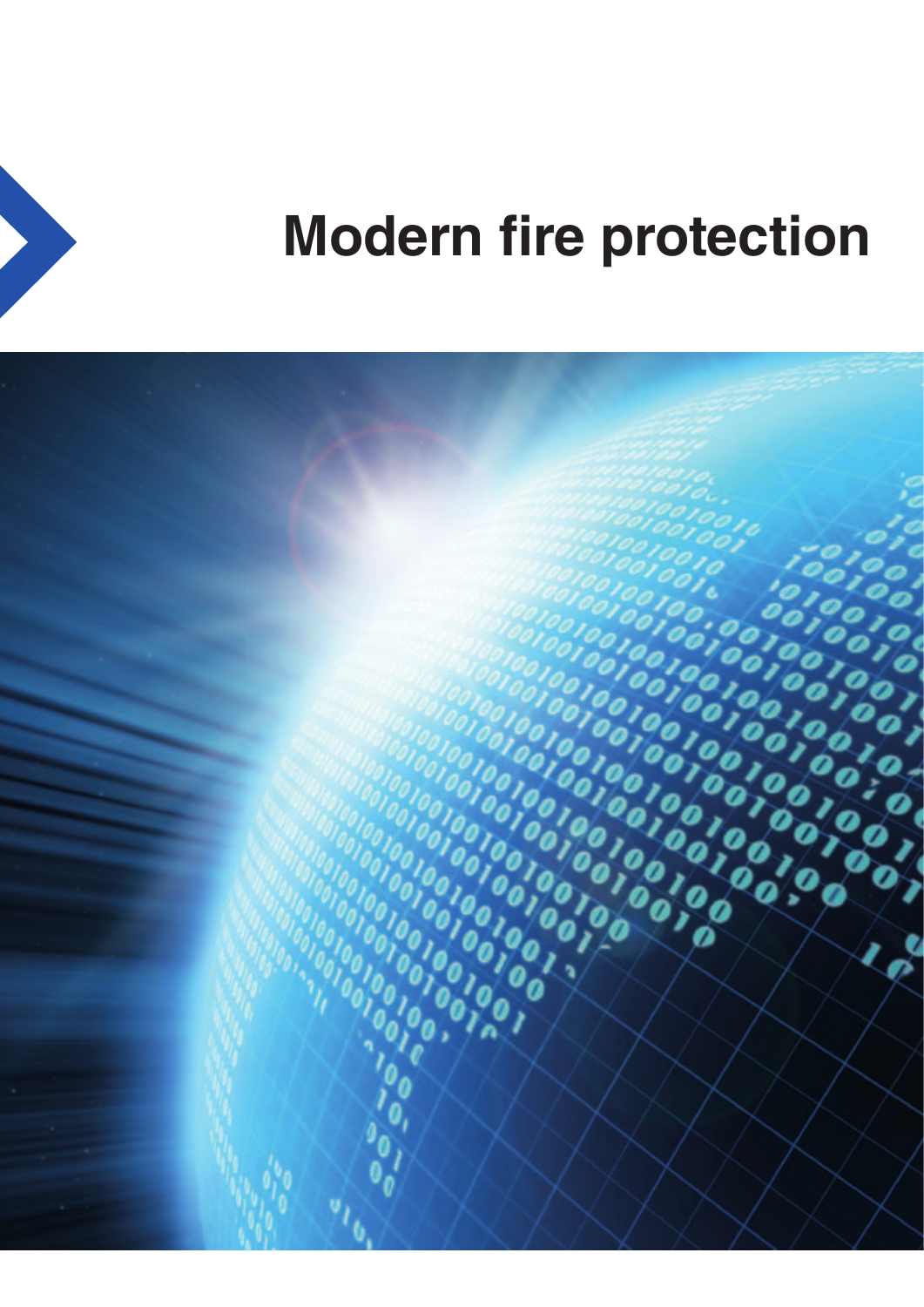### for a data-driven world

The HI-FOG® water mist fire protection system delivers efficient fire protection for your mission-critical facilities.

In case of fire, it safely controls and efficiently suppresses the fire with small amounts of pure water while minimizing damages and keeping the business downtime to an absolute minimum.

The operational strength of HI-FOG® is reflected by the numerous data centres around the world currently fitted with HI-FOG®.

The HI-FOG® water mist fire protection system controls and suppresses fires by discharging a fine water mist at high velocity. The water mist is made by discharging plain, potable water at high pressure through specially designed, patented HI-FOG® sprinklers and sprayheads.

HI-FOG® blocks radiant heat and cools the surroundings, preventing the fire from spreading or reigniting and causing damage to surrounding structures. This is achieved with remarkably little water: HI-FOG® uses up to 90% less water than conventional sprinkler systems.

Fire, water, smoke and heat damage are minimized. Clean-up is fast. Business downtime is kept to an absolute minimum.



#### **HI-FOG® protects the total facility from fire:**

- Server areas
- Sub-floors
- Back-up power generator areas
- • Chiller/HVAC rooms
- Storage rooms
- • Electrical rooms
- Common areas: corridors, meeting rooms, offices

#### **A typical HI-FOG® system for data centres consists of:**

- • A high-pressure pump unit
- A small water supply tank (optional, depending on requirements)
- Section valves
- Small-diameter stainless steel tubing
- Fast-activating HI-FOG<sup>®</sup> sprinkler or sprayheads

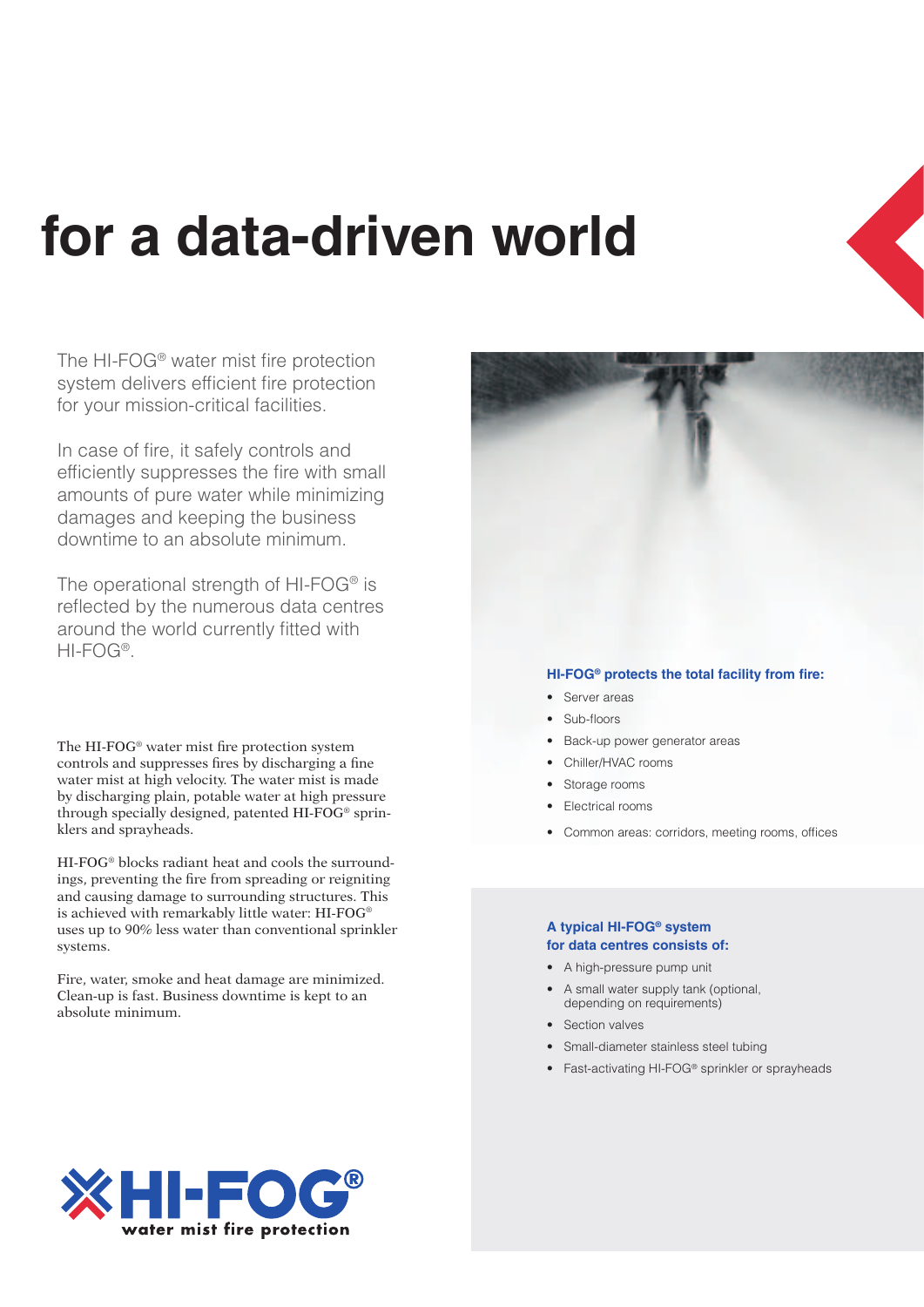# **Meeting the needs of da**

### **Minimized business disruption**

Interruption of normal operations caused by a fire comes at a premium cost. Minimizing downtime is crucial.

The effective fire fighting of HI-FOG® minimizes potential damage from both fire and water. It has no additives or corrosion related contamination.

Furthermore, HI-FOG® system discharge is always localized, i.e. the system discharges only at the point of fire.

#### **Operational reliability**

Marioff continues to make significant investments into research and development to improve the components and system performance.

The risk of leakages and false discharges is minimized by the use of high quality materials and various system configuration options.

#### **Safety**

Spaces do not need to be evacuated or closed off for HI-FOG® to be activated. Premises can be entered while the system is discharging as it does not affect the system's fire fighting efficiency or pose any risks to human life.

#### **Total facility fire protection**

Through extensive R&D HI-FOG® has become a high performance solution well suited to protect all spaces of a modern data centre.

With all spaces protected by the same system, maintenance is simplified and total cost savings are achieved.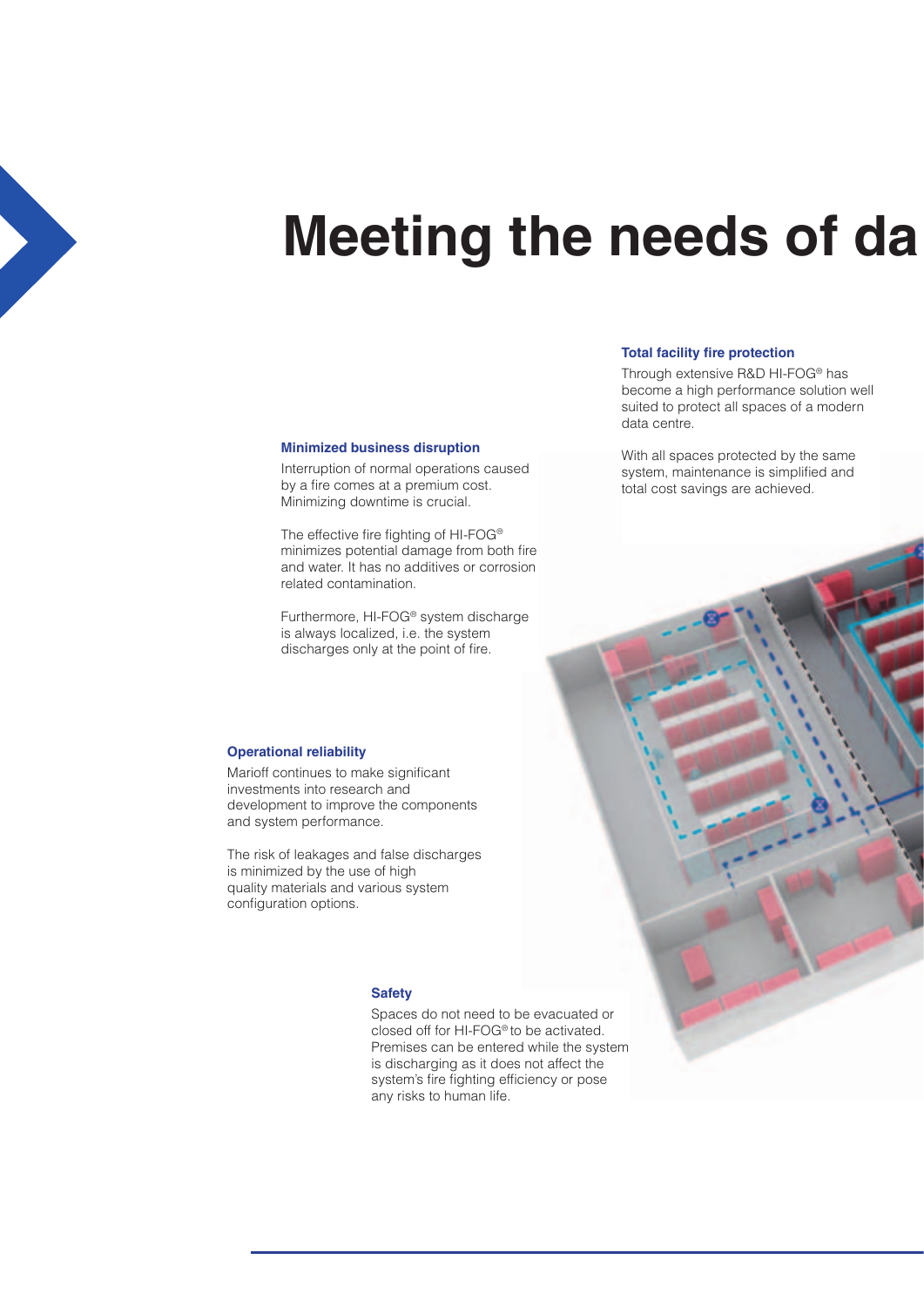### ta centre fire protection

#### **Scalable**

HI-FOG® supports the modular building concept of a data centre. HI-FOG® is easily expanded to cover the new phases of the facility.

Installations can be combined with same main components serving the entire, integrated system.

#### **Flexible installation**

Thanks to its compact design, HI-FOG® fits well with other equipment. It requires little space due to small-diameter tubing, compact pump units and small water tanks.

HI-FOG® has no enclosure integrity requirements, gas-tight spaces are not required in order to ensure proper system functionality.

#### **Green system**

HI-FOG® supports environmentally sustainable design: modular building, small amounts of water used, no special demand on building fabric, long lasting materials.

HI-FOG® features may even be beneficial in helping data centres fulfill the requirements of green building certificates.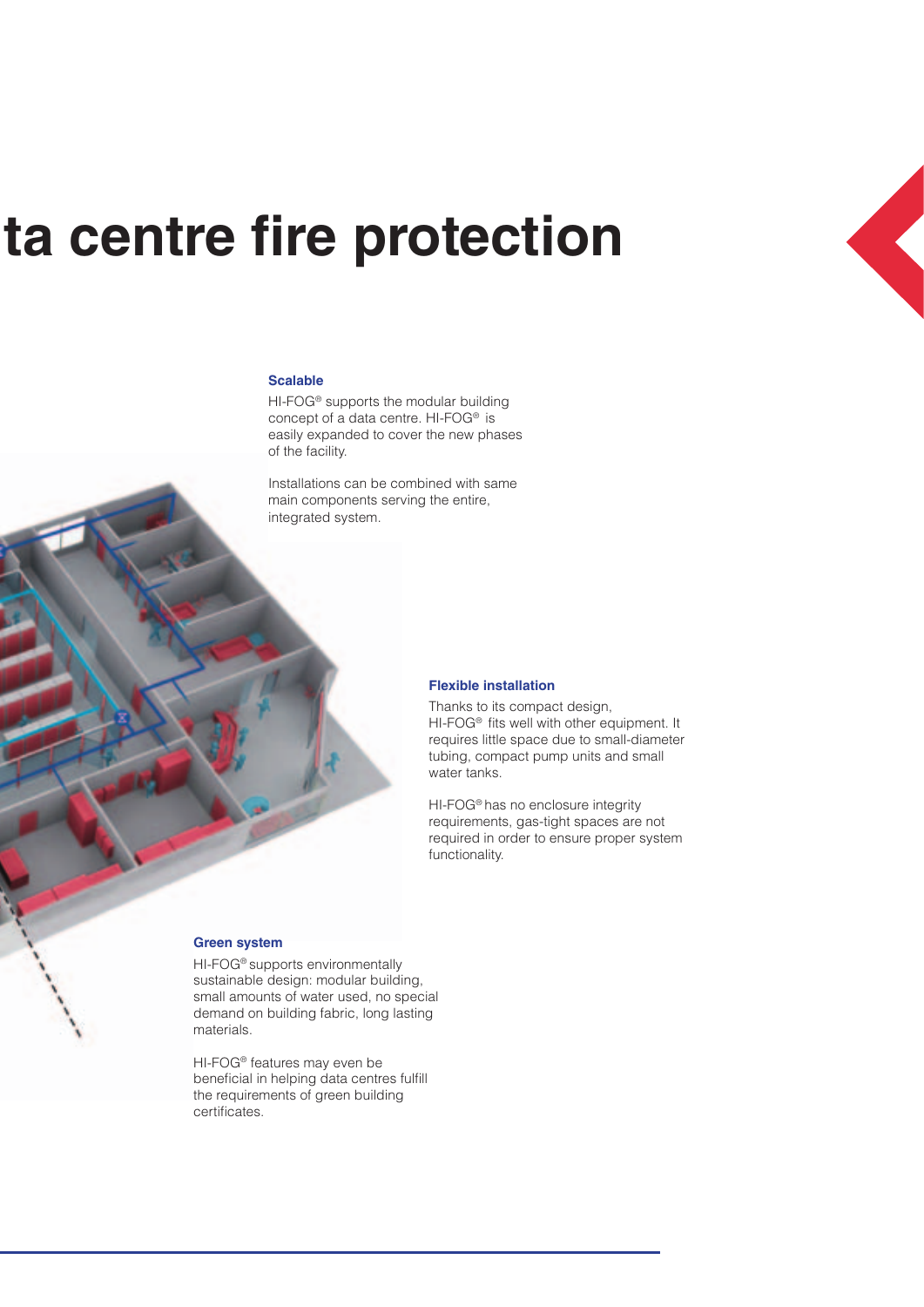## **Protecting data centres globally**





#### **Examples of Marioff customers:**

- Colocation service providers
- • Banks and stock exchanges
- Telecom operators
- Industrial companies
- **Military**



#### **Telecity IV data centre**

A wet-pipe HI-FOG® system protects the high-value spaces: five server halls and the power generation areas. Both the "hot" and "cold" aisles are protected in the data spaces.

HI-FOG® was selected over competing technologies because it could be used to protect all the identified risk areas.

#### **TCN Eemsdelta data centre**

This facility is the largest and most advanced data storage and hosting centre in the Netherlands, with free air cooling and green energy technology.

HI-FOG® protects the majority of the building. It was chosen for its performance, economic feasibility and suitability for the location.

#### **CX2 Cyberjaya science township**

This data hotel, the largest of its kind in South-East Asia, provides outsourcing services with two interconnected wings of 5 and 6 storeys.

A HI-FOG® system composed of wetpipe, deluge and pre-action sections protects roughly 95% of the facility: 9,000 m2 of server areas, sub-floors, a back-up power generator room, electrical rooms, UPS rooms, offices and public areas. The system comprises an SPU4 pump unit, 2,800 HI-FOG® sprinkler heads and spray heads, and 17 section valves.

#### **Examples of countries with HI-FOG® protected data centres:**

• United Kingdom • The Netherlands • France • Spain • Germany

Switzerland • Sweden • Finland • United States • Thailand • Malaysia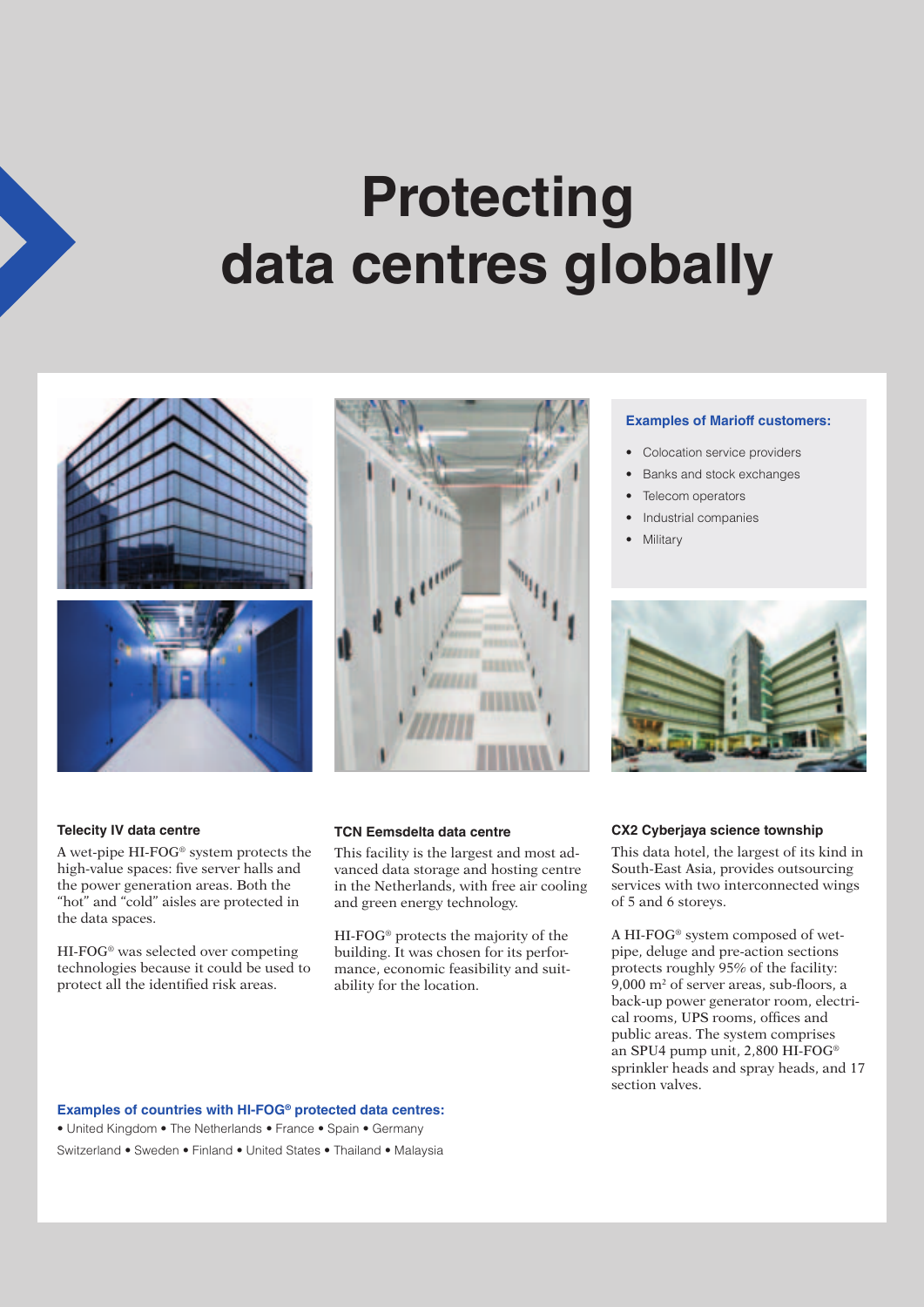### **A trusted partner**

Marioff offers a range of professional services to help you maintain your HI-FOG® system and operate it in the best way possible.

We offer after-sales support and services all around the world. Along with comprehensive systems and components support, we also provide training to all our customers.





#### **Design & project management**

Marioff designs the right HI-FOG® system for each data centre that is optimized for the specific needs and demands of the facility. A Marioff project manager ensures smooth and correct system delivery.

#### **Installation**

Marioff is expert at installation in various environments world-wide. The full range of our experience will be placed at your disposal in the project planning stages. The installation is scheduled in accordance with your operations with minimal disruption.

#### **Marioff Services**

Marioff provides annual, 5-year and 10 year service packages. All activities are performed by certified service engineers who have deep understanding of HI-FOG® systems

Monitoring and regular checks help ensure the system operates as expected. Marioff offers basic operator training to all HI-FOG® customers. Each training is tailored based on the customer-specific HI-FOG® installation.

As the original manufacturer of HI-FOG® components, the system will be well supported with the timely supply of top-quality spares.

#### **Tested and approved**

HI-FOG delivers the performance and reliability needed to protect data centres from fire. With thousands of full-scale fire tests completed, HI-FOG® is the world's most tested water mist solution.

HI-FOG® has been tested across a wide variety of applications and holds a large number of type approvals from recognized approval authorities.